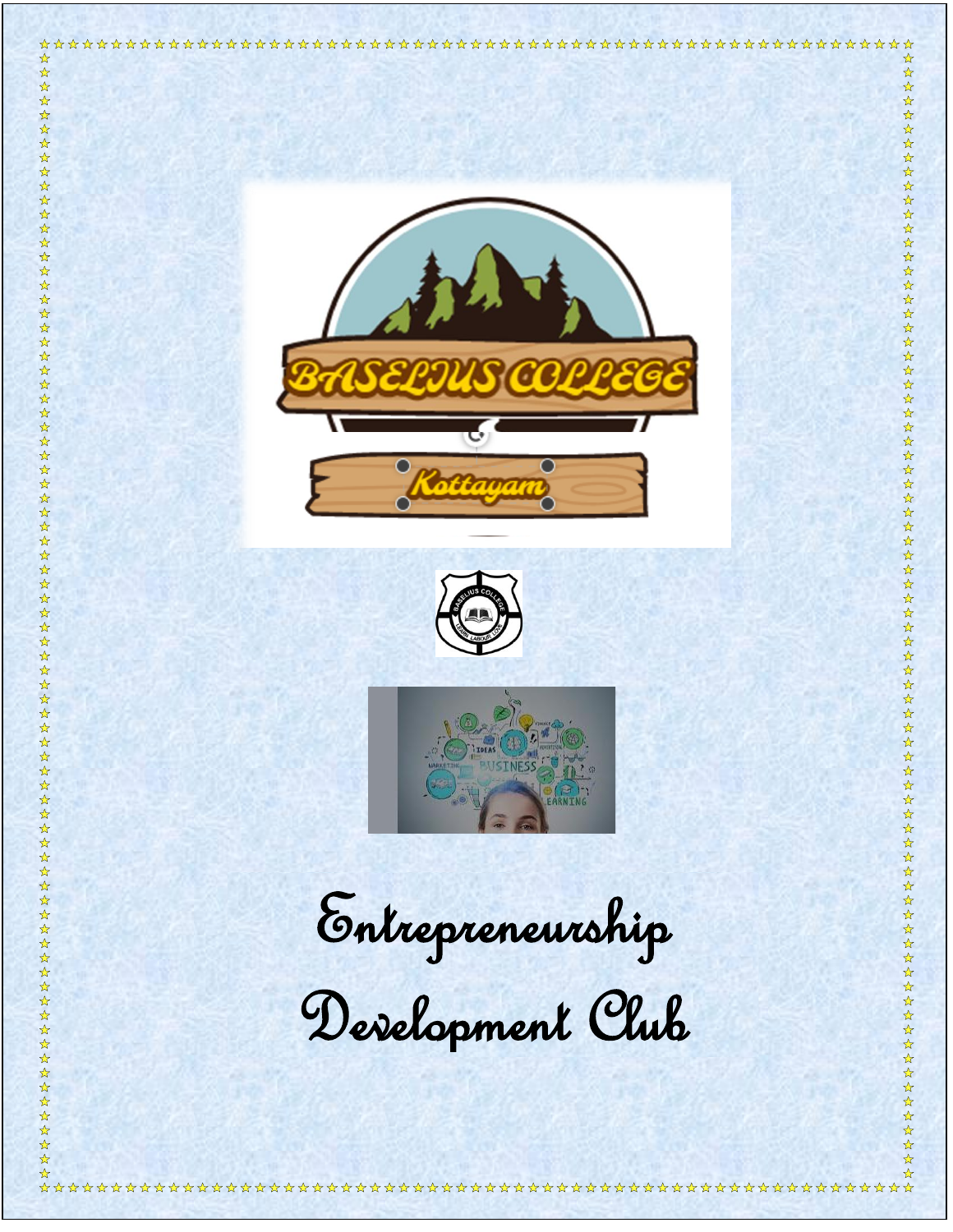Entrepreneurship Development Club 2016-17

Entrepreneurship Development Club

## Report 2016-17

aselius College, Kottayam in association with Kottayam District Industries Centre organized an Entrepreneurship Development Awareness Programme B

On 19-1-2017 at 1.30 p.m. various projects under the Department of Industries formed the topic of discussion in the program.

The program was formally inaugurated by Mr. Jose Pallikunnel (Standing Committee Chairman ) in the absence of Dr. P. R. Sona (Chairperson, Kottayam Municipality). The welcome address was delivered by Smt. Minimol C.G. (Taluk Industries Officer). The program was presided over by Prof. Alexander V. George (Principal, Baselius College, Kottayam). Felicitations were given by Mr. S. Gopakumar, Ward councilor and Ms. Resmi Annie Thomas, Assistant Prof. and program convenor.

The inaugural session was followed by a motivational talk on Entrepreneurship Development on the topic " How to become a successful entrepreneur", rendered by Mr. G. Rajeev. Various suggestions were contributed to make the class interactive. Life related examples given benefitted the discussion. Entrepreneurship